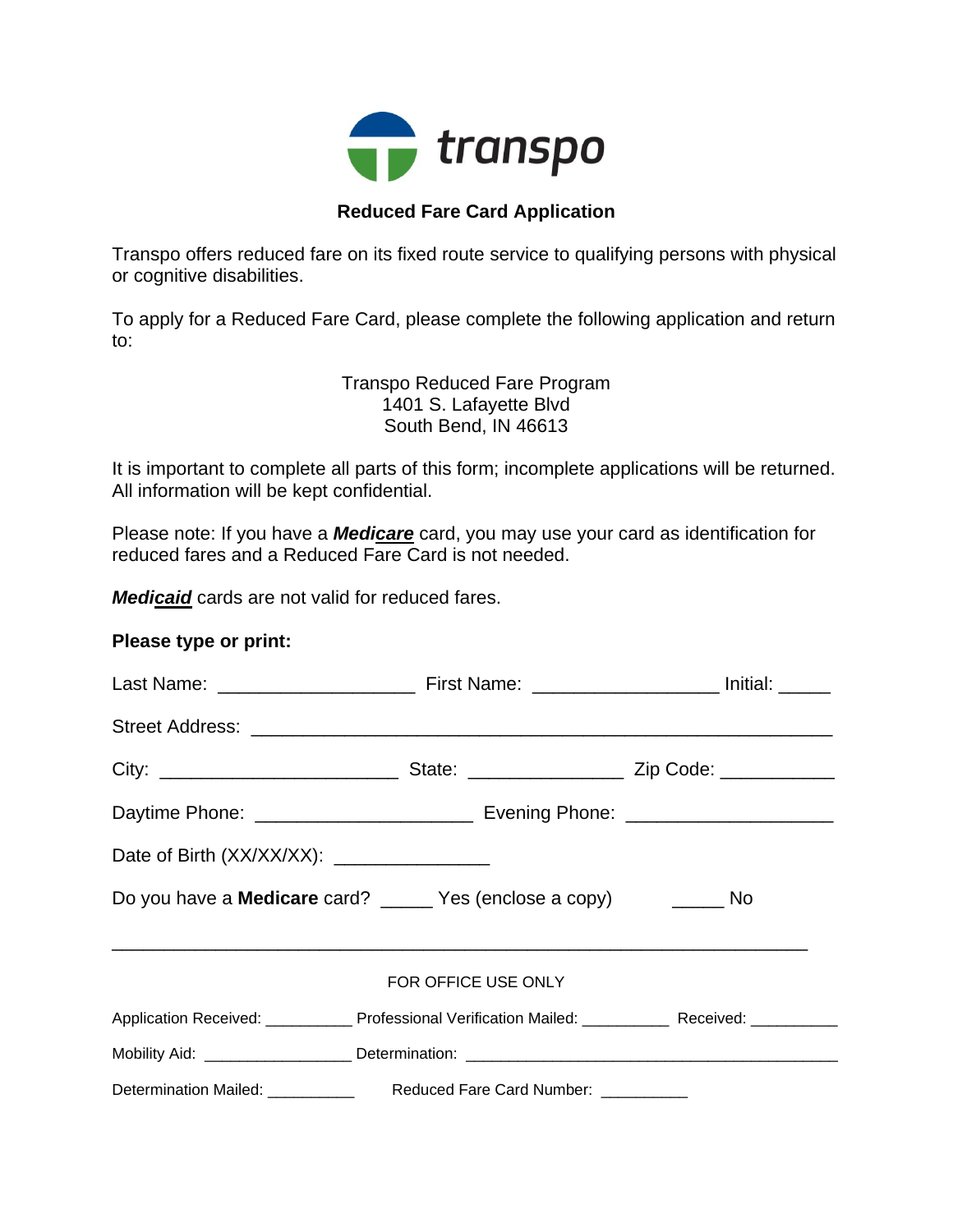# **1. What is the nature of your disability or health condition? (Be specific)**

**\_\_\_\_\_\_\_\_\_\_\_\_\_\_\_\_\_\_\_\_\_\_\_\_\_\_\_\_\_\_\_\_\_\_\_\_\_\_\_\_\_\_\_\_\_\_\_\_\_\_\_\_\_\_\_\_\_\_\_\_\_\_\_\_\_\_\_\_\_\_** 

**\_\_\_\_\_\_\_\_\_\_\_\_\_\_\_\_\_\_\_\_\_\_\_\_\_\_\_\_\_\_\_\_\_\_\_\_\_\_\_\_\_\_\_\_\_\_\_\_\_\_\_\_\_\_\_\_\_\_\_\_\_\_\_\_\_\_\_\_\_\_** 

**\_\_\_\_\_\_\_\_\_\_\_\_\_\_\_\_\_\_\_\_\_\_\_\_\_\_\_\_\_\_\_\_\_\_\_\_\_\_\_\_\_\_\_\_\_\_\_\_\_\_\_\_\_\_\_\_\_\_\_\_\_\_\_\_\_\_\_\_\_\_** 

**\_\_\_\_\_\_\_\_\_\_\_\_\_\_\_\_\_\_\_\_\_\_\_\_\_\_\_\_\_\_\_\_\_\_\_\_\_\_\_\_\_\_\_\_\_\_\_\_\_\_\_\_\_\_\_\_\_\_\_\_\_\_\_\_\_\_\_\_\_\_** 

**\_\_\_\_\_\_\_\_\_\_\_\_\_\_\_\_\_\_\_\_\_\_\_\_\_\_\_\_\_\_\_\_\_\_\_\_\_\_\_\_\_\_\_\_\_\_\_\_\_\_\_\_\_\_\_\_\_\_\_\_\_\_\_\_\_\_\_\_\_\_** 

# **2. Is your condition temporary?**

| Yes If temporary, how long do you expect it to last? |  |
|------------------------------------------------------|--|
|                                                      |  |

\_\_\_\_\_ No

## **3. Which of these mobility aids or equipment do you use to help you get where you need to go? Please check all that apply to you.**

| <b>None</b>                  | White cane                 |
|------------------------------|----------------------------|
| Powered or manual wheelchair | Walker                     |
| Powered scooter/cart         | Service Dog                |
| Crutches                     | Route identification cards |
| Cane                         | Picture board              |
| Personal care attendant      | Other                      |

To properly evaluate your request for a Reduced Fare Card, it may be necessary to contact a physician or other health care professional to confirm the information you have provided. Please complete the following authorization:

| Date: ____________ |
|--------------------|